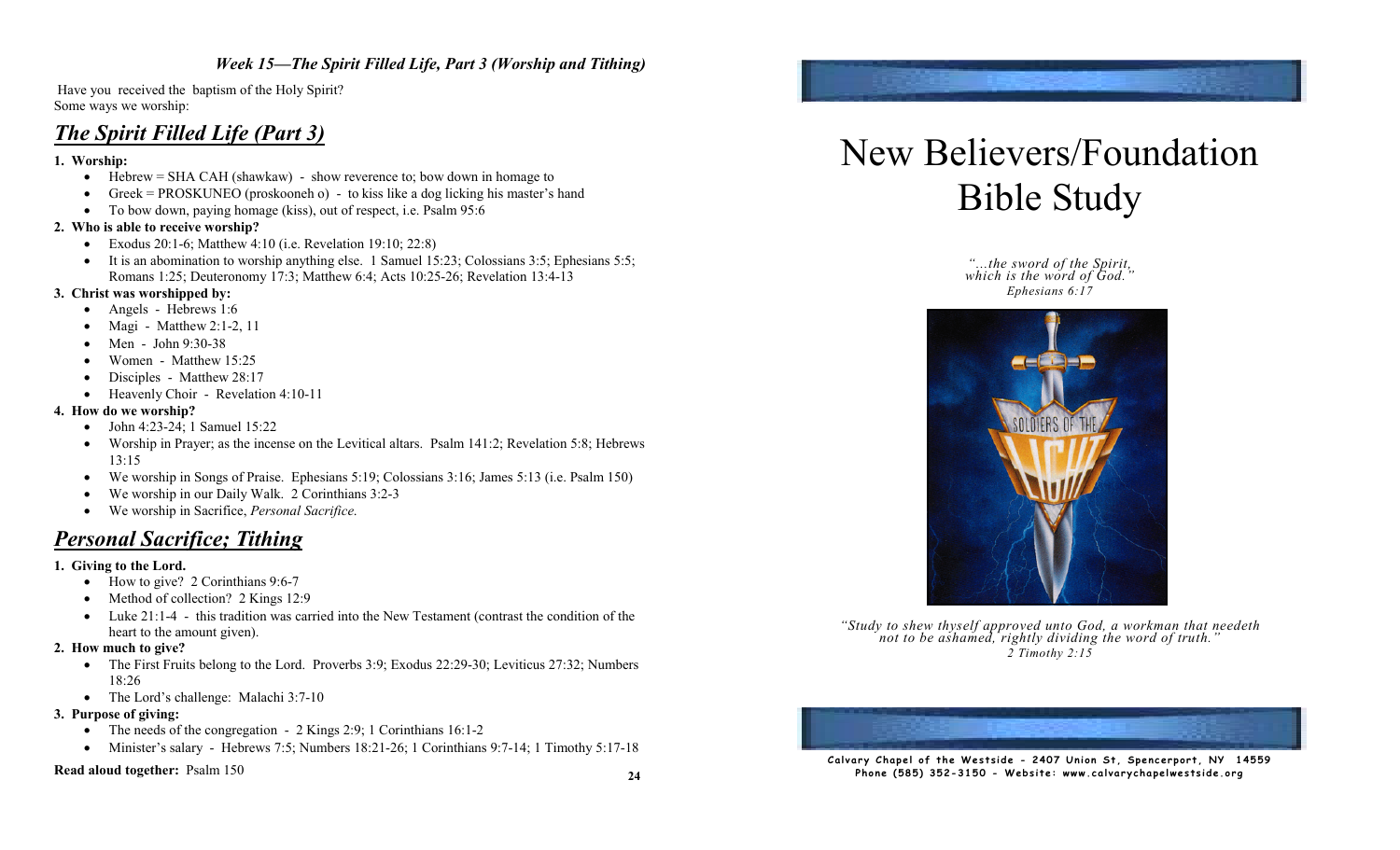### *Repentance*

#### *Week 1—Repentance & Faith*

To repent means to change your mind and attitude about sin, so that you turn from your sin, and you turn to God (Jesus Christ) for forgiveness and cleansing.

#### **1. Who preached repentance?**

- $\bullet$  Matthew 3:1-2
- $\bullet$  Matthew 4:17
- Mark 6:7-12
- $\bullet$  Acts 2:38
- Acts  $17:22-30$

#### **2. What are characteristics of true repentance?**

- $\bullet$  2 Corinthians 7:9-10
- Luke 18:9-14
- $\bullet$  1 Thessalonians 1:9

#### **3. Repentance is a change of 3 elements:**

- Intellectual element A change of mind. What we think.
- Emotional element A change of heart. What we desire.
- Volitional element A change of will. What we do.

#### **4. It is to be our message to the unbeliever:**

• Luke 24:44-48

## *Faith*

#### **1. How does the Bible define faith?**

- !" Hebrews 11:1 What is faith? It is the confident assurance that something we want is going to happen. It is the certainty that what we hope for is waiting for us, even though we cannot see up ahead.
- **2. Where does faith come from?** 
	- $\bullet$  Hebrews 12:1-2
- **3. How do we receive our faith?** 
	- $\bullet$  Romans 10:17

#### **4. The importance of faith:**

- $\bullet$  We should live by it 2 Corinthians 5:7
- We are saved by it Ephesians 2:8-9
- It is our defense (shield) against the enemy Ephesians 6:16
- It never gives up Hebrews  $11:7, 30$ . (i.e. Genesis 6:13-22; Joshua 6)
- It gives us victory over the world and its problems 1 John 5:4

The principle element in repentance is a change of mind and attitude about Christ; a change from an unbelieving and rejecting attitude to a believing and accepting attitude. **True faith** in Christ involves the confession and forsaking of sin. **True repentance** and faith are inseparable. They are mutually dependent upon each other.

**Application Question:** How have I repented and trusted in Christ? (Isaiah 1:18)

**Assignment:** Read 1 John, memorize John 1:12-13, and pray for one another by name.

#### **3. Basic points that should be covered:**

- All have sinned and fallen short of the glory of God. Romans 3:23
- $\bullet$  The wages of sin is death. Romans 6:23
- !" God demonstrated His love to us by sending Jesus Christ to die. Romans 5:8
- We are saved by faith in Jesus Christ. Romans 10:9-10, 13
- Optional verses: Isaiah 59:1-2; John 3:3, 16; Acts 3:19-20; Ephesians 1:7; 2:8-9

#### **4. Tools for witnessing:**

- !" A Bible A pocket New Testament is sufficient.
- Tracts "The Big Question" and the "Bridge to Life" are excellent.
- Memorize Scripture Roman's road is best. Romans  $3:23$ ;  $5:8$ ;  $6:23 \& 10:9-10$

#### **5. Remember:**

- The Holy Spirit is the One who will speak through you. Matthew 10:18-20
- The Lord is the One who adds to the church daily. Acts 2:47; 1 Corinthians 3:6-8

**Assignment:** Read the book of Acts, memorize Acts 1:8, and pray for one another.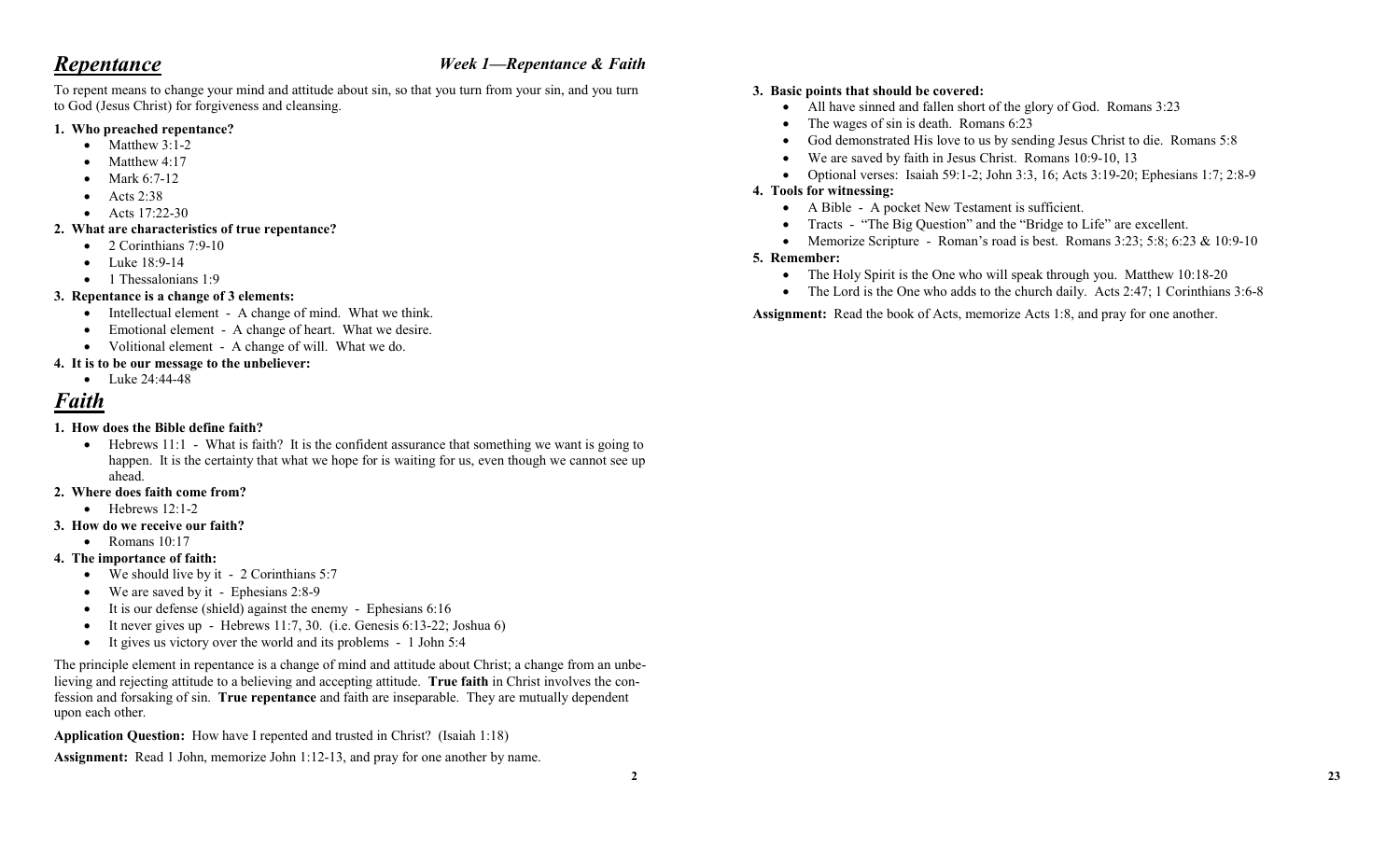### *Week 14—The Spirit Filled Life, Part 2*

What does it mean to you, that you are part of the body of Christ?

### *The Spirit Filled Life (Part 2)*

#### **1. The promise of the coming of the Holy Spirit:**

- $\bullet$  It was prophesied in the Old Testament. Joel 2:28-32; Acts 2:1-21
- It was promised by Jesus in the New Testament. John 14:16-17, 26; 15:26-27

#### **2. In Acts 1:4-5, what did Jesus tell His disciples to wait for?**

#### **3. Turn to Acts 1:8**

- !" The word "power" comes from the Greek word "dunamis" which also means "dynamite". Where does the power (the ability) to witness for Christ come from?
- !" Before we were Christians, the Holy Spirit was with (para) us convicting us of sin, and drawing us to Christ. John 16:7-8
- When we became Christians, the Holy Spirit was in (en) us. John  $14:16-17$ ; 20:22; 1 Corinthians 3:16
- !" The third experience of the Holy Spirit is when He comes on or upon (epi) us, and overflows out of our life. John 7:37-39
- Flow (Greek) literally means to gush forth.
- Baptize (Greek Baptizo) overflowed. We become a channel through which the Holy Spirit overflows to everyone around us. (Greek lit. = immersed, saturated)
- Look at these examples of the Spirit coming upon a believer:
	- o Acts 10:44
	- o Acts 19:6

#### **4. When we are baptized with the Holy Spirit, what happens?**

- !" We receive power to witness for Jesus, and to serve Him in whatever area He asks us to.
- We receive increased power to overcome sin.
- The Scripture comes alive to us.
- Our relationship with God is more alive and vital.
- We receive spiritual gifts when we pray to God and ask for the baptism of the Holy Spirit. We receive it by faith (Luke 11:11-13; Galatians 3:2, 5, 13-14), just as we received Jesus Christ into our life by faith. At this time we will receive one or more spiritual gifts from God.

### *Sharing Your Faith*

- **1. What must happen in our personal lives before we are ready to share our faith?** 
	- $\bullet$  1 Peter 3:15
- **2. What does it mean to "sanctify" the Lord in our hearts?**

### *Sin*

#### *Week 2—Sin, Salvation & Forgiveness*

How was your faith put into action this week?

#### **1. What is sin?**

- $\bullet$  Isaiah 1:2
- $\bullet$  Isaiah 53:6
- **2. Who sins?** 
	- $\bullet$  Romans 3:23
- **3. Where did sin come from?** 
	- Isaiah 14:12-15 (Ezekiel 28:14-17)

#### **4. Why do I sin?**

- Adam's decision in the Garden of Eden:
- !" God told Adam not to eat the fruit of the tree of Knowledge and of the tree of Good and Evil Genesis 2:9, 16, 17
- !" Sin in the human race originated in Adam's free decision to disobey God's will Genesis 3:1-6
- The effects of Adam's decision on us today:
- Sin entered the world through one man, Adam Romans 5:12
- Adam's sin separated man from God Genesis 3:22
- !" Adam's sin resulted in both physical and spiritual death for man: Physical Death separation of the soul from the body, Genesis 3:19; Spiritual Death - separation of the soul from God for eternity - Romans 6:23; 2 Thessalonians 1:8-10; Revelation 21:8
- Therefore I sin because I am a ...
- Does a believer sin? Contrast 1 John 1:8 to 1 John 3:9

### *Salvation*

#### **1. Definition of salvation**

- !" Being saved from the penalty, power, and dominion of sin in our life, and from eternity apart from God.
- **2. What is God's gift (grace) to us?** 
	- $\bullet$  John 3:16; Romans 6:23

#### **3. How are you saved?**

- $\bullet$  Ephesians 2:8-9
- **4. What do we put our faith in for salvation?** 
	- Romans 10:9, 10, 13

### *Forgiveness*

#### **1. Definition of forgiveness is an act of pardon.**

- What does God want to do with your sin? 1 John 1:7-10; Psalm 103
- What must we be willing to do? Mark  $11:25$ ; Matthew  $18:22-35$
- How does God now see my sin? Isaiah 43:25; Jeremiah 31:34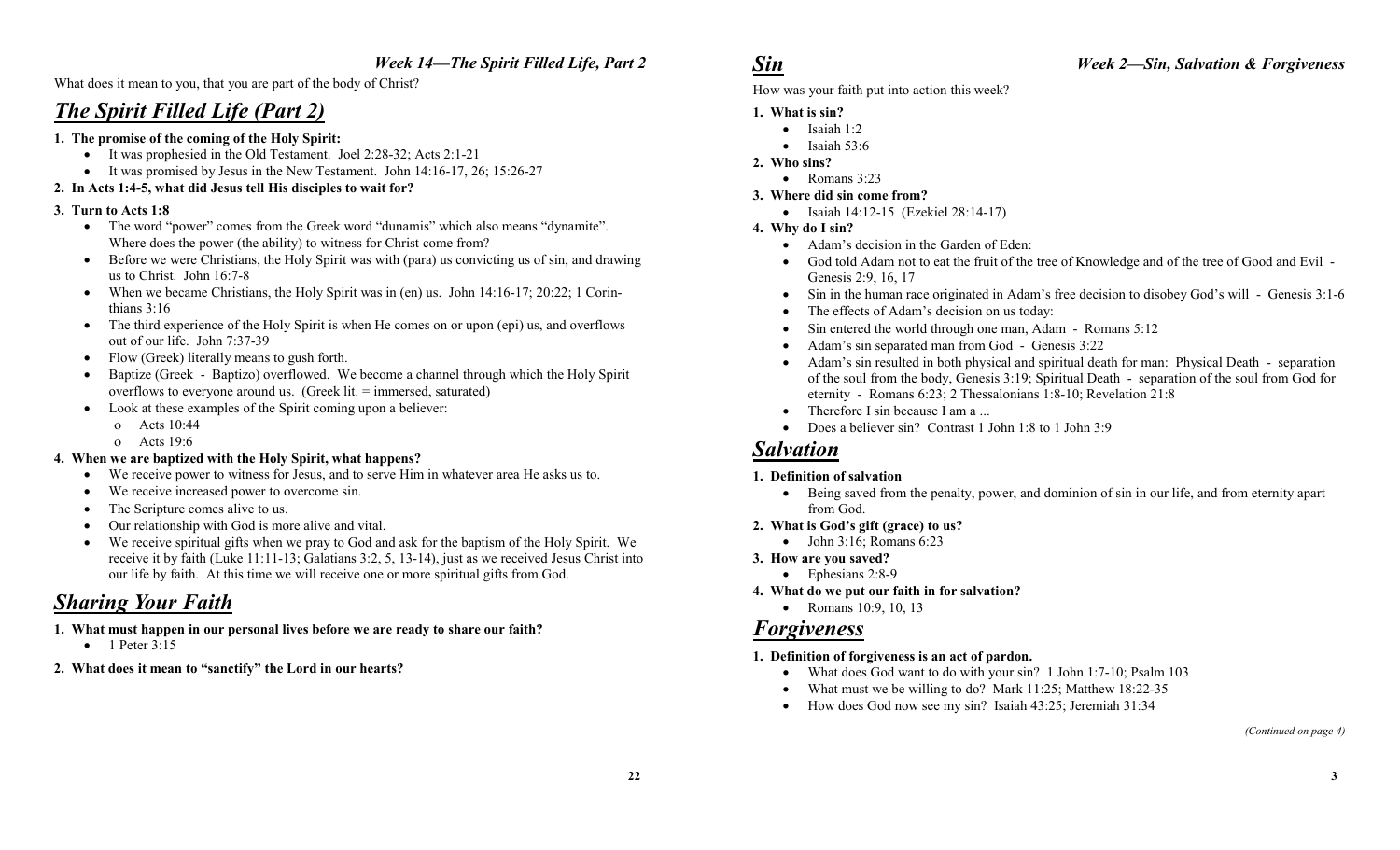#### **2. What is our response to God's gift (grace) of salvation to us?**

 $\bullet$  Ephesians 2:10

Salvation is a free gift from God. We have to **Recognize** our sin, **Receive** Jesus Christ as our personal Lord and Savior, and **Rejoice** that God has given us eternal life in His Son.

**Assignment:** Read Romans 6 & 8, memorize Romans 6:18, and pray for one another.

In what way did you see the Holy Spirit at work in your life this week?

1 Corinthians 12:13 says every believer has been baptized into, or identified with, the body of Christ.

### *The Spirit Filled Life (Part 1)*

#### **1. The Holy Spirit places us into the body of Christ**

- Whose body is it according to 1 Corinthians 12:27?
- Are all the members in a church body the same? 1 Corinthians 12:14, 17; Romans 12:4-5
- Who gives us our place in the body? 1 Corinthians 12:18; Ephesians 4:11-12
- Are we all needed in the body? 1 Corinthians  $12:21-25$ ; 1 Peter 4:10
- Do you need the other members of the body? 1 Corinthians 12:21-26
- Who is the Head of the body? Colossians 1:18; Ephesians 1:22
- **2. The Holy Spirit gives each person certain abilities Turn to 1 Corinthians 12** 
	- According to verses 4-6, does everyone have the same gifts?
	- Is there anyone who does not have at least one gift according to verse 7?
	- For whose benefit did God give these gifts?
	- What are some examples of gifts in verses 8-10?
	- Whose choice is it as to who receives which gifts? Verse 11
	- According to verse 31, what can we pray for?
	- What is the greatest gift according to Paul in verse 31? (See 1 Corinthians 13)
	- Paul makes some very strong statements in 1 Corinthians 13:1-3 concerning the importance of love. In these verses, which is the most important: using our gifs or showing love?

**Summary:** When you became a Christian, you immediately became a child of God, and were placed into a new spiritual family; the family which is the body of Christ. Just as a human body functions best when each member does its job, so the body of Christ, the church, is healthiest when each member is growing spiritually and fulfilling its special role.

**Assignment:** Read Galatians, memorize Philippians 1:6, and pray for one another.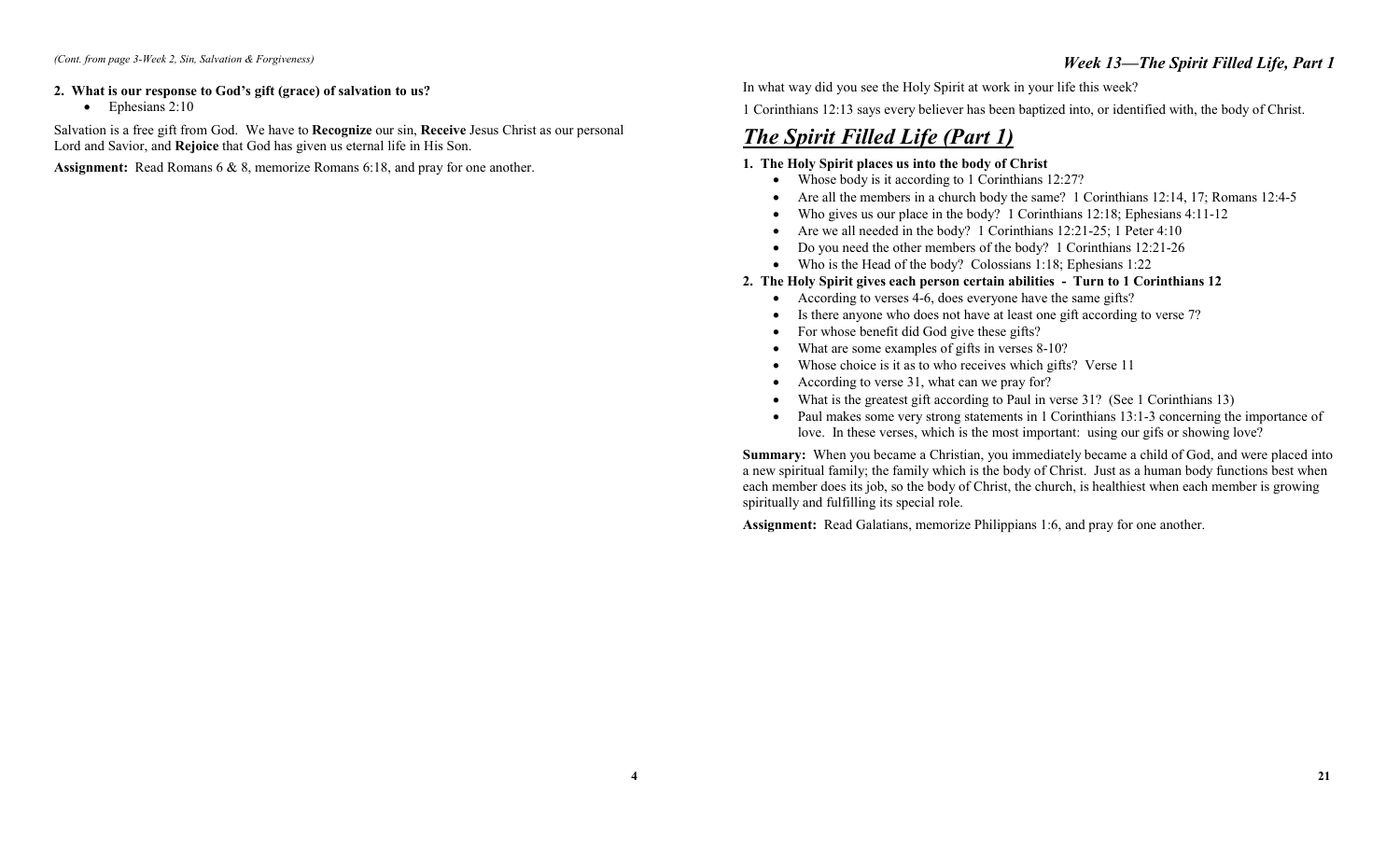#### **2. The doctrine of the Trinity is not explicit in the Old Testament, but it is implied:**

- Genesis 1:26; 3:22; 11:7; Deuteronomy 6:4
- **3. It is explicit in the new Testament:** 
	- Matthew 3:16-17; 1 Peter 1:2; Jude 20, 21; 1 John 5:7
- **4. The Bible teaches there is only one God:** 
	- Deuteronomy 4:39; 2 Samuel 7:22; Isaiah 43:10
- **5. Even creation implies the doctrine of the Trinity:** 
	- Space: Length, width, depth in 1 space
	- Man: Body, soul, spirit in one man (1 Thessalonians 5:23)

In the Holy Trinity we have one God manifested (revealed) to us in 3 distinct persons, all having the same attributes, and all being called God. It is difficult to understand totally; we must accept it by faith.

- $\bullet$  1 x 1 x 1 = 1
- $•$  Water = liquid, ice, steam
- Remember Deuteronomy 29:29

**Assignment:** Read John 14-17, and memorize John 14:18.

#### **1. Definition**

The Bible is God's revelation of Himself to man, His creation. The Bible forms one continuous story; the story of humanity in relation to God. From the beginning to the end, the Bible has one great theme; the Person and work of Jesus Christ. John 1:1, 14

#### **2. Read Hebrews 1:1-3**

- In these verses we see that God's Word is a progressive revelation.
- Sundry times
- Diverse manners
- Times past
- Unto the fathers by the prophets
- In these last days
- Unto us by/in His Son (The express image of His person)
- **3. Read 2 Timothy 3:16-17** 
	- What portion of Scripture is inspired by God?
	- The word "inspired" in this verse means "God Breathed." It's as if God spoke it Himself. (See Genesis 2:7).
	- What is God's Word profitable for?
	- 1.
	- 2.
	- 3.
	- 4.

#### **4. Characteristics of the Word of God**

- The Word of God: 1 Peter 1:23, 25
- $\bullet$  The Word is: Hebrews 4:12
- My Word will: Luke 21:33
- The Gospel of Christ is: Romans 1:16

#### **5. How do I know the Bible is reliable and without error?**

- 2 Peter 1:19-21 assures us that God's Word is true and reliable. Note: There are over 300 prophecies in the Old Testament fulfilled during the life and ministry of Jesus. If we analyze the probability of one person fulfilling just eight, the probability would be 1 in 10 with 17 zeros after it! We can understand why Peter declares that the written word of prophecy is more sure.
- 2 Timothy 3:16 tells us that all Scripture finds its origin in God.
- Titus 1:2 tells us that God cannot lie. John 17:17
- What does this say about the reliability of God's Word?

**Note:** God's Word is the only thing HE puts above HIS name!!! Psalm 138:2

**Assignment:** Read Psalm 119:1-88, memorize Psalm 119:105, and pray for one another.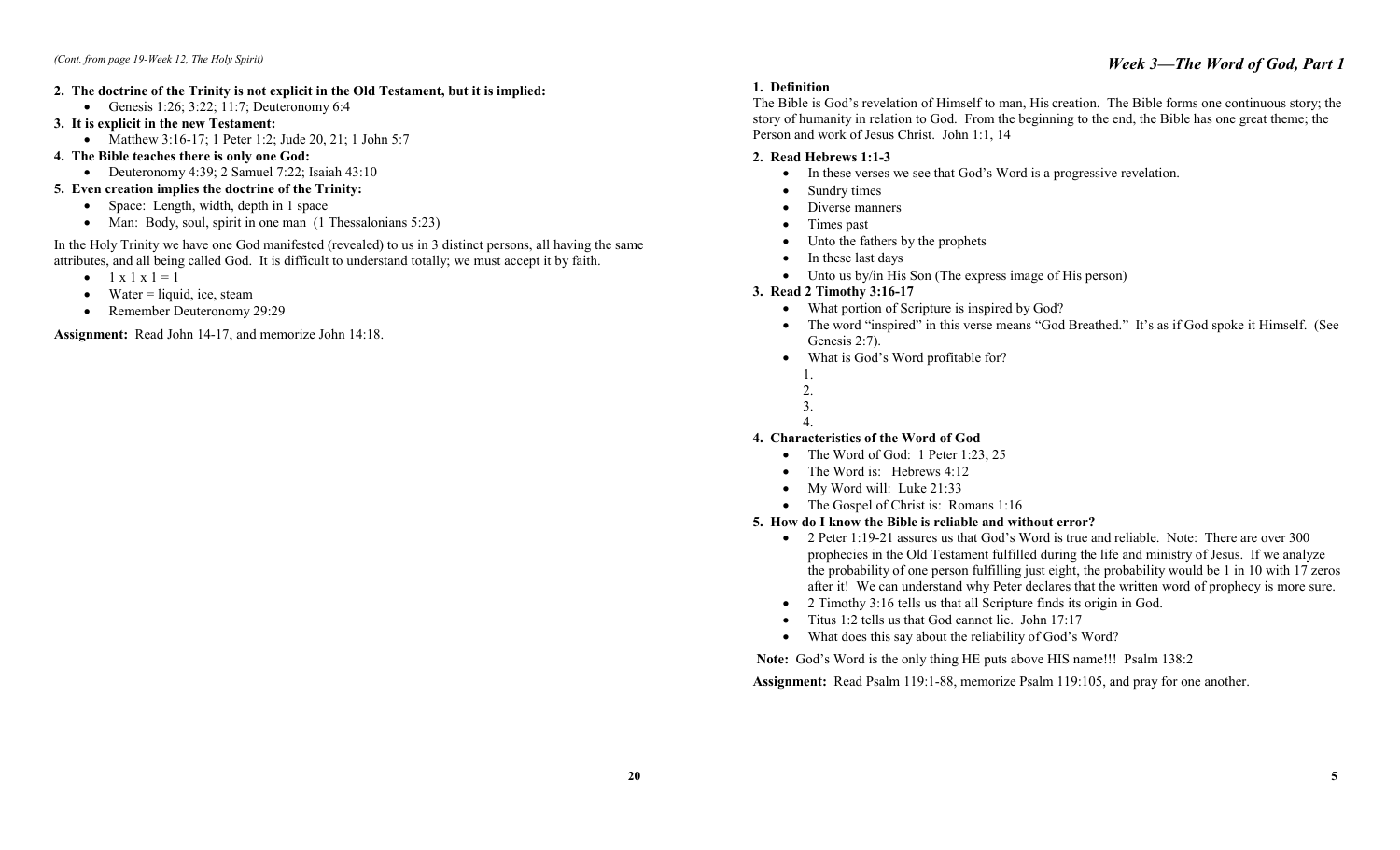#### How important is God's Word to you?

#### **1. An overview of the Bible:**

- The Bible contains 66 books: 39 in the Old Testament, and 27 in the New Testament.
- !" The books are divided into chapters (1240AD by Hugo de Sancto Caro, *Hugo Cardinalis*), and verses (1445AD by rabbi Mordecai Nathan) for reference.
- The Old Testament was written in the Hebrew language. Collected by Ezra, in 536BC divided the scrolls into 1– Torah, 2– Nevi'im, 3– Ketuvim = TaNaKh. These divisions are mentioned by Jesus in Luke 24:27, 44.
- !" The New Testament was written in the Greek language. (Remember that our English Bible is a translation from these original languages.)
- Did God make a mistake? Why the need for a New Testament? What's wrong with the Old one? Read Hebrews 8:9-10.
	- o The foundation of the Old covenant with Israel was man's obedience to it (verse 9).
	- o The foundation of the New covenant is God's action on behalf of man. (Note the "I wills" in verse 10). It was enacted by the shed blood of Jesus Christ. (Luke 22:20).

#### **2. How to study the Scriptures: 2 Tim. 2:15, Heb. 5:13-14, Deut. 29:29, Isa. 28:9-13**

- Precept upon precept: a precept is an established fact of God's Word, i.e., "all have sinned"; "God is love"; "Jesus is risen".
- Line upon line: The systematic story line of Scripture that ties the established facts of God together.
- !" Here a little, there a little: The use of foundation facts of Scripture to understand other portions of Scripture.

*Note: The New Testament is contained in the Old Testament, and the Old Testament is explained in the New Testament.*

#### **3. Because the Bible is inspired, we need the Holy Spirit to help us understand it:**

- The man without the Spirit does not understand the things that come from God 1 Corinthians 2:14
- The Holy Spirit (Greek Parakletos One called along side to help) will teach us and help us to remember - John 14:26; 1 John 2:27
- **4. The chart on page 8 outlines the "Inductive Bible Study" method.**

#### **5. Basic divisions of Scripture:**

- Old Testament: Historical preparation for the Messiah
	- o 5 books by Moses Beginning history/law
	- o Joshua/Esther Messiah preparation history
	- o Job Song of Solomon -Poetic & wisdom
	- o Isaiah to Daniel Major prophets
	- o Hosea to Malachi Minor Prophets

*Week 4—The Word of God, Part 2* What blessing did you receive as a result of fellowship this week?

### *The Holy Spirit - His Deity & Person*

#### **1. The Holy Spirit is a person: In Greek, personal pronouns are used - He, Him, etc.**

- !" Greek (parakletos) "One called alongside to help," Helper, Comforter, Counselor.
- $\bullet$  In John 14:16, who is the "He" referring to?

#### **2. He does things only a person can do:**

- He teaches and helps us to remember. John 14:26
- He calls men to service (He speaks). Acts 13:2
- He convicts us of sin. John 16:8
- He leads. Romans 8:13-14

#### **3. Being a person, He can be affected by our actions or attitudes:**

- $\bullet$  We can lie to Him. Acts 5:1-3
- We can grieve Him. Ephesians 4:30
- We can quench Him. 1 Thessalonians 5:19
- We can insult Him. Hebrews 10:29

#### **4. The Holy Spirit possesses all of the attributes of God:**

- Omnipresent Psalm 139:7-10
- $\bullet$  Omnipotent Luke 1:35
- Omniscient John 14:26; 16:12-13
- Eternal Hebrews 9:14
- Holy Romans 1:4
- Creator Job 33:4: Psalm  $104:30$

#### **5. He is distinct from the Father and Son:**

- $\bullet$  Matthew 28:19
- $\bullet$  Luke 3:21-22

#### **6. When we are saved:**

- $\bullet$  He regenerates us (makes us spiritually alive). John 3:3-8; Titus 3:4-7
- $\bullet$  He indwells us. 1 Corinthians 3:16; 6:19
- $\bullet$  He brings satisfaction for our needs. John 4:13-14; 7:37-39
- !" He is the seal of our salvation (Security of Ownership). Ephesians 1:13-14

The Holy Spirit is recognized as God in Acts 5:3-4. He is active upon man convicting him of sin, and guiding the believer into all truth. John 16:7-11

### *Summary of the Trinity*

- **1. Genesis 1:1 The word for God in Hebrew is Elohim.** 
	- Singular word for God El; dual tense Elah; 3 or more Elohim (uniplural noun).

*(Continued on page 20)*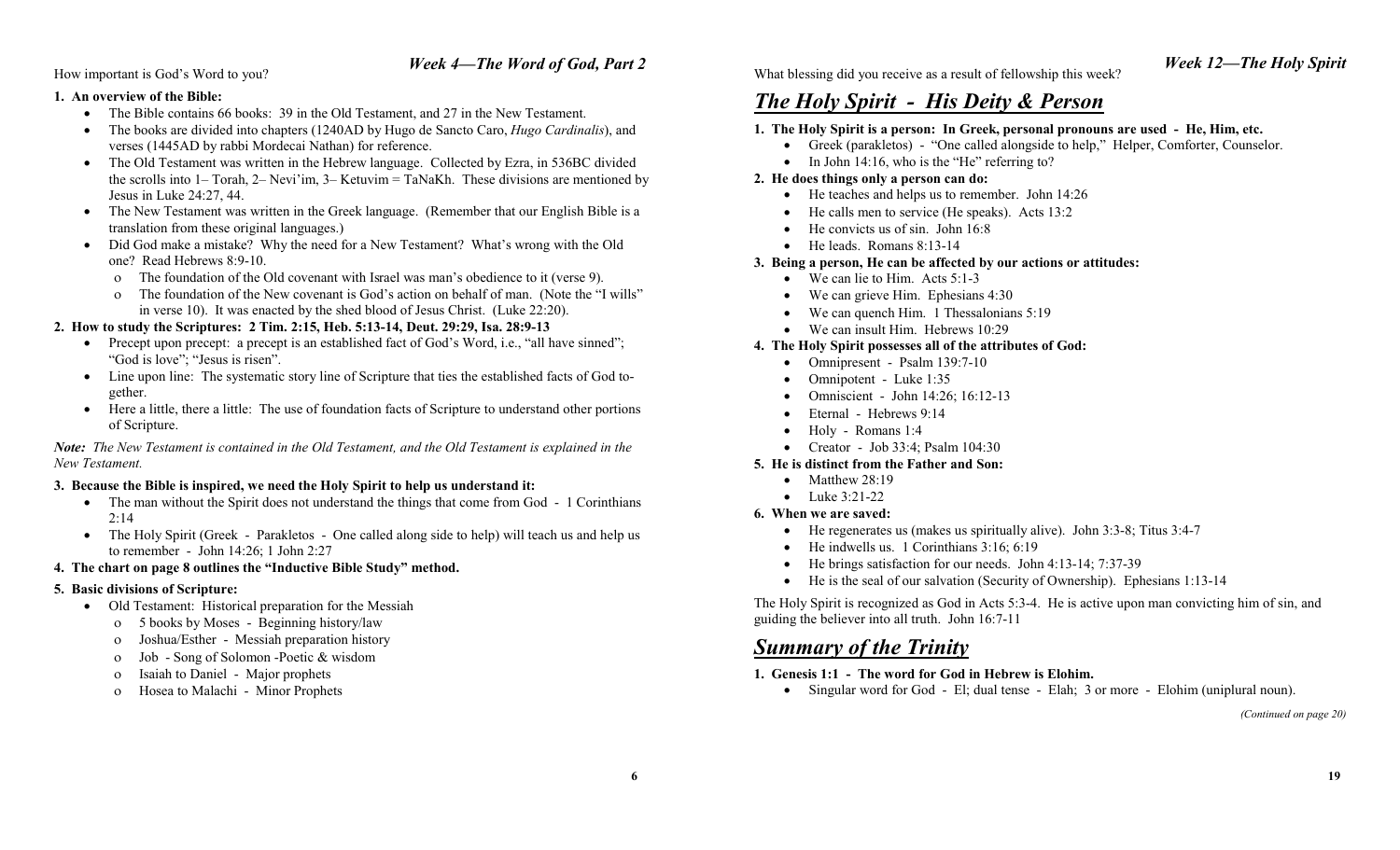#### *Week 11—Fellowship*

What does it mean to be a follower of Jesus?

#### **1. Definition:**

!" **Fellowship -** Sharing something with another person in a deep way. Friendly relation and companionship. An association of people with similar interests and tastes.

#### **2. The distinction between the saved and the lost: 1 Peter 2:9-11**

- What names does the Lord call us in 1 Peter 2:9?
- Have we always been His people according to 1 Peter 2:10?
- How are we described in this present world in 1 Peter 2:11?
- What should be our response to 1 Peter 2:9?

#### **3. With whom do we fellowship?**

- $\bullet$  2 Corinthians 13:14
- $\bullet$  1 John 1:3
- $\bullet$  1 John 1:7

#### **4. What is our motivation to fellowship?**

- Romans 8:35-39
- $\bullet$  1 John 2:3-6
- $\bullet$  Hebrews 10:25

#### **5. What activities did the early believers share in?**

- $\bullet$  Acts 2:42
- $\bullet$  Colossians 3:15-16

#### **6. The key issue of fellowship is love.**

- $\bullet$  John 13:34-35
- $\bullet$  1 John 3:18
- $\bullet$  Galatians 6:10

#### **7. What do we do when we fellowship?**

- $\bullet$  Hebrews 10:25
- $\bullet$  James 5:16
- Hebrews 10:24
- $\bullet$  1 Corinthians 11:24-26
- 2 Corinthians 8:4; Romans 15:25
- Romans 12:13; Acts 11:29
- Romans 15:1-2
- $\bullet$  1 Peter 2:2-3
- Matthew 18:19-20
- $\bullet$  Colossians 3:16

#### **8. Is fellowship optional for Christians?**

- $\bullet$  Hebrews 10:25
- What are the dangers of not fellowshipping with other Christians regularly?

**Assignment:** Read the book of Philippians, memorize Hebrews 10:25, and pray for one another.

- New Testament: Manifestation Consummation of Christ
	- o The Gospels: The life & works of Christ
	- o Acts: The further works of Christ through the Apostles
	- o The Epistles: Church doctrine
	- o Revelation: Jesus' rule established

#### **6. Basic themes of Scripture:**

- $\bullet$  God Genesis 1:1; Hebrews 1:1; Psalm 103
- Man/Creation Genesis 2:7
- Sin 1 John 2:15-17; Romans 3:23
- Jesus John 5:39; Luke 24:7, 44, 45
- Redemption Romans 3:24; 10:8-13
- Salvation Romans 1:16; 10:8-13
- Satan/spirit world Genesis 3:1; 2 Corinthians 4:4
- Prophecy 2nd coming of Jesus Revelation 3:11
- Man Beginning and final end John 3:17-19

#### **7. Basic types of Scripture:**

- Historical: narrative that lays foundation for future things, i.e., Genesis/Gospels
- Poetical: song-like, worshipful or proverb-like. Psalms
- !" Prophetical: the Word describing future events, i.e., Isaiah, Revelation, portions of the Gospels
- !" Instructional: practical application of Scripture, i.e., Romans, Deuteronomy, Corinthians, Proverbs

**Assignment:** Read Psalm 119:89-176, memorize Psalm 119:18, and pray for one another.

*(Continued on page 8)*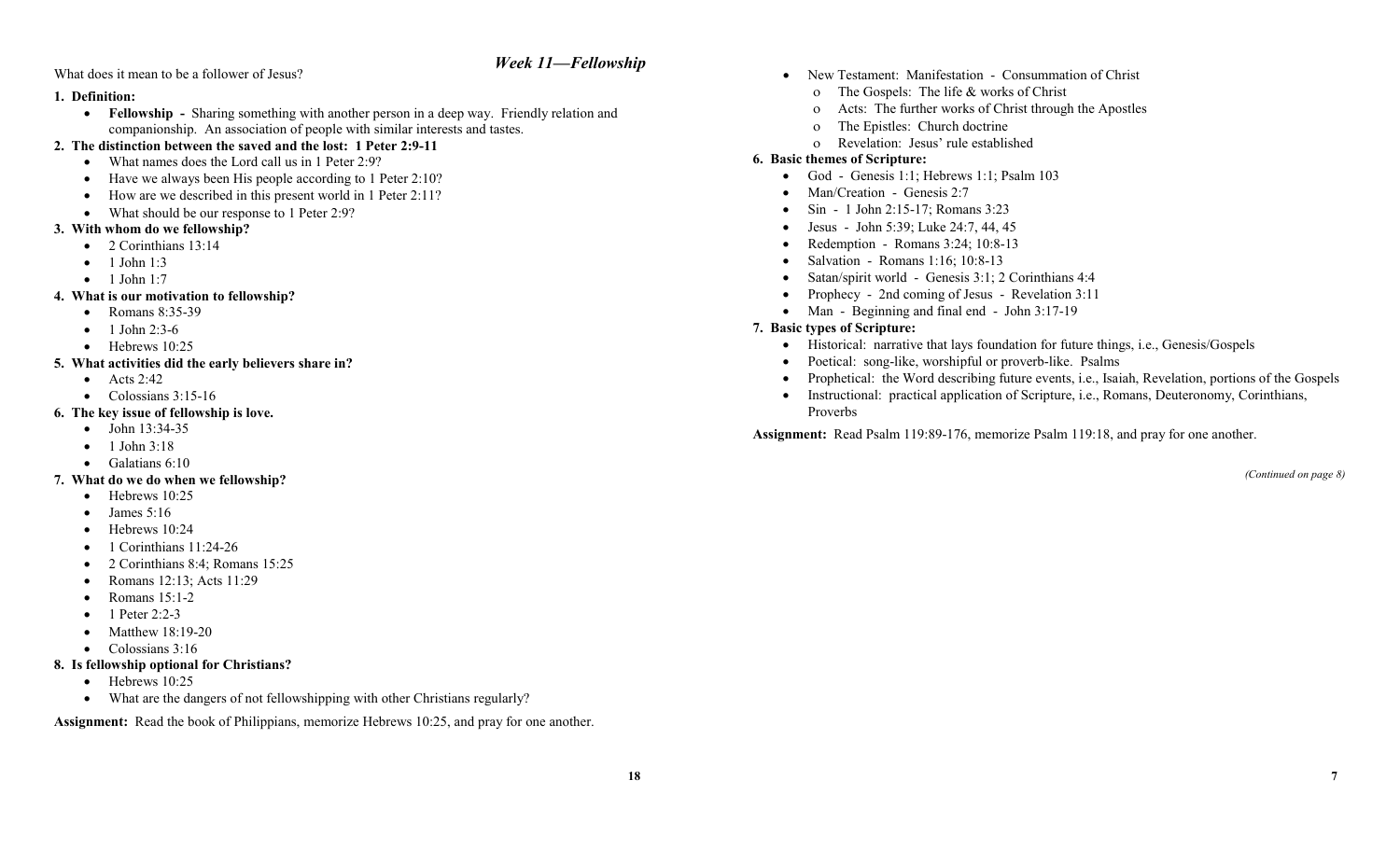| <b>Observation</b>                                                                                                                                                                                                                                                                                                                                                                                                                                                                                                                                                                                                                                                                                                                                                                                                                                                                                                                                                                                                                           | Interpretation                                                                                                                                                                                                                                                                                                                                                                                                                                                                                                                                                                                                                                                                                                          | <b>Application</b>                                                                                                                                                                                                                                                                                                                                                                                                                                                                            |
|----------------------------------------------------------------------------------------------------------------------------------------------------------------------------------------------------------------------------------------------------------------------------------------------------------------------------------------------------------------------------------------------------------------------------------------------------------------------------------------------------------------------------------------------------------------------------------------------------------------------------------------------------------------------------------------------------------------------------------------------------------------------------------------------------------------------------------------------------------------------------------------------------------------------------------------------------------------------------------------------------------------------------------------------|-------------------------------------------------------------------------------------------------------------------------------------------------------------------------------------------------------------------------------------------------------------------------------------------------------------------------------------------------------------------------------------------------------------------------------------------------------------------------------------------------------------------------------------------------------------------------------------------------------------------------------------------------------------------------------------------------------------------------|-----------------------------------------------------------------------------------------------------------------------------------------------------------------------------------------------------------------------------------------------------------------------------------------------------------------------------------------------------------------------------------------------------------------------------------------------------------------------------------------------|
| Narrative Form -<br>$\bullet$ Ask:<br>1. Who?<br>2. What?<br>3. When?<br>4. Where?<br>5. How?<br>6. Why? narratives retell the<br>event.<br>Find the relationship between<br>$\bullet$<br>characters.<br>• Feel the emotions.<br>• Place yourself in the shoes of the<br>character. What do you see?<br>feel? think?<br><b>Epistles Form</b><br>• Outline the development of ideas<br>in the passages.<br>• Note repeated words.<br>$\bullet$ Look For:<br>o Comparisons<br>O Contrasts<br>o Transition words: therefore, in<br>order that, because, for, since.<br><b>Prophetic Form</b><br>• Hebrew poets used parallelism,<br>one idea said two different ways.<br>• A proverb is a type of statement<br>where human behavior is com-<br>pared to something in nature.<br>(ex. Proverbs 5:3)<br>• A parable is an art form Jesus<br>used to deliberately hide the truth<br>from those who did not want to<br>hear. (Matthew 13:10-13)<br>• Prophetic revelation tells di-<br>vinely inspired revelations of<br>future and present events. | What did the passage mean to the<br>people who originally heard it?<br>1) What does the author:<br>mean to make him write this<br>way?<br>see to make him write this<br>way?<br>• feel to make him write this<br>way?<br>• think to make him write this<br>way?<br>2) What would it mean to the peo-<br>ple who heard it in Biblical time and<br>culture?<br>There are some good tools that are<br>good for instructional and exhortive<br>forms.<br>a. What is the reason for the<br>idea?<br>b. Why did the author use it?<br>c. Could he have used another<br>word?<br>d. What does the idea mean?<br>e. What is the relationship of this<br>idea to the events following<br>ideas?<br>f. Context is most important. | 1. Appeal to the Holy Spirit for<br>teaching - 1 Corinthians 2:9-16<br>2. Apply main point to your life,<br>like:<br>• Is there an example:<br>$\Omega$ I/we should follow?<br>o sin I/we should forsake?<br>o error I/we should avoid?<br>o promise I/we should claim?<br>o command I/we should obey?<br>o action I/we should take?<br>3. So what?<br>What do I plan to do about it?<br>$\bullet$<br>• What difference will this make<br>in my life?<br>• What specific plans can I<br>make? |

How did 1 John 4:4 minister to you this week?

#### **1. Definition of Lordship:**

• 2 Corinthians 5:14-15 - the Lordship of Jesus Christ is the daily submission and surrender of our entire self to the authority and leadership of Jesus, recognizing His sovereign right to rule over us. Colossians 1:18

#### **2. What is Jesus' plan for His disciples?**

- $\bullet$  Luke 9:23 states the heart of discipleship. 1 Peter 5:3
	- $\sigma$  **Deny yourself** Putting the Lord and others first; refusing to live my life to please myself.
	- o **Take up your cross daily -** Submitting our will to the will of God. Luke 22:42
	- #" **Follow Me** Following Jesus, and no one or nothing else. Matthew 4:19; 1 Peter 2:21; Revelation 2:4-5
- The whole principle of Lordship is the removal of self off of the throne of one's life, and the invitation to Jesus to sit on the throne and rule, trusting Him to do what is best for us.
- The battle of submission: 2 reasons why people do not acknowledge Jesus Christ as Lord of their life:
	- o We're afraid God may ask us to do something we don't want to do.
	- o We are not sure that God has our best interest at heart. Jeremiah 29:11

#### **3. How do I know if Christ is Lord of my life?**

- $\bullet$  We show our love for Jesus by obeying His commands. John 14:15, 21, 23; 1 John 3:23
- !" We must read the Word of God, see what God's will is for our lives, and then we must do it. James 1:22-25

#### **4. What is the blessing of putting Christ first in my life?**

- 1 Peter 3:15-16
- $\bullet$  Romans 12:1-2
- $\bullet$  Romans 6:22

The Lordship of Jesus Christ is the most crucial issue of any Christian's life. We are all aware of those around us who are reaping in their lives the by-products of their lack of obedience. Jesus has our best interests at heart. We must give Him our entire life, and we must live only for Him daily. Only then will we experience the full life that He has promised us. As we continually confess Jesus Christ as Lord of our lives, we are assured of true faith living in our hearts. Romans 10:9-10

**Note:** Psalm 37:3-7

**Assignment:** Read Romans 7 and 8, memorize Matthew 16:24, and pray for one another.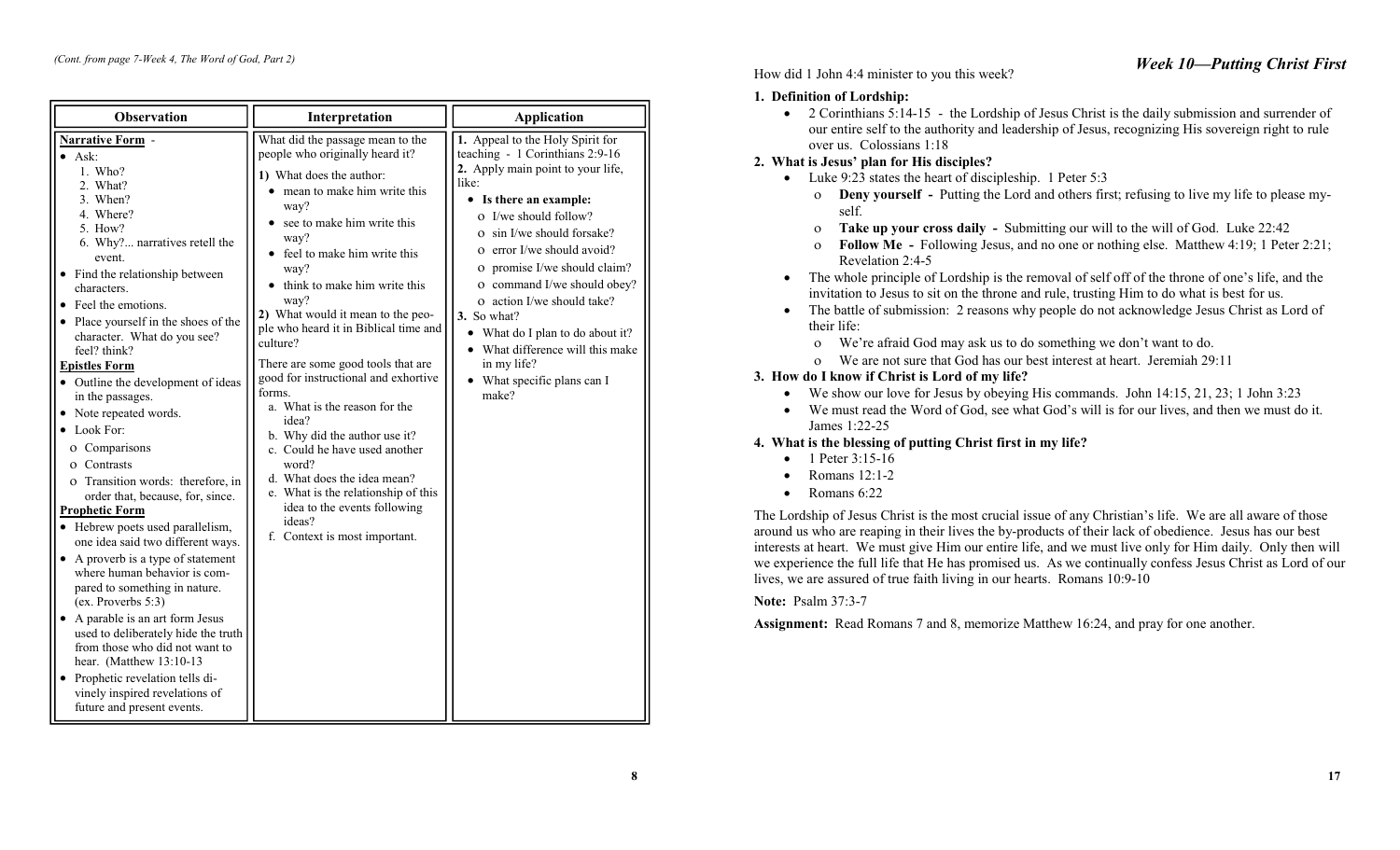- o *The Helmet of Salvation -* It refers to the intake of the Word which will help protect our thoughts from doubt and the world, the flesh, and the devil. It will make us secure in our relationship with the Lord.
- o *The Sword which is the Word of God -* It is the only offensive weapon. When attacked, respond with the Word.
- **3. Realize it is not a physical battle; it is spiritual Ephesians 6:12.** 
	- Read 2 Corinthians 10:4-5. What can spiritual weapons accomplish?

#### **4. Pray always.**

- $\bullet$  It is God's will that we pray continually (1 Thessalonians 5:17) Ephesians 6:18.
- **5. How did Jesus respond to Satan's attack?**

#### Read Matthew 4:1-11

- What was Jesus' physical condition?
- What did Jesus respond with to Satan's 3 offers? Matthew 4:4, 7, 10
- What is the only offensive weapon we have in the spiritual armor? See Ephesians 6.
- What does this tell us about handling temptation or trials of any kind?
- What is the promise of 1 John 4:4?

**Note:** James 4:7 - *"Submit yourselves therefore to God. Resist the devil, and he will flee from you."*  **Assignment:** Read Matthew 4:1-11 and Jude, memorize Ephesians 6:12, and pray for one another.

Why should we always be thankful for God's Word? Could it change your life?

### *1. The Existence of God*

- The Bible does not seek to prove the existence of God. The fact that there is a God is assumed throughout the Scriptures. The first verse of the Bible, Genesis 1:1, is an example. *"In the beginning God created the heavens and the earth."* God's existence is presented as a statement of fact that needs no proof. The man who says there is no God is called a fool in Psalms 14:1.
- !" However, even apart from the Bible, there are certain evidences for the existence of God.
	- o Mankind has always believed in a universal being.
	- o Creation must have a Creator. The universe could not originate without a first cause.
	- o The wonderful design which we see in creation demands an infinite Designer.
	- o Since man is an intelligent being, the Creator must have been of a much higher order in order to create him.

### *2. The Nature of God*

God is Spirit - He is invisible.

- $\bullet$  John 1:18
- $\bullet$  John 4:24
- God is a person Personal names are used in reference to Him.
	- $\bullet$  Exodus 3:14
	- $\bullet$  Exodus 6:3

### *3. The Attributes (Characteristics) of God*

- Omnipresent (present everywhere) Jeremiah 23:23-24
- Omnipotent (all powerful) Jeremiah 32:17, 27
- Omniscient (all knowing) Job 34:21
- Eternal (everlasting) Deuteronomy 33:27
- !" Holy (free from all defilement; absolutely pure) Isaiah 6:3
- Righteous or just (always does what is right) Psalm 145:17
- Merciful (doesn't give us what we deserve) Deuteronomy 4:31
- Immutable (He doesn't change) Malachi 3:6
- Truthful (cannot lie) Titus 1:1-2
- Awesome (inspiring awe, which is reverent wonder tinged with fear) Deuteronomy 7:21
- Personal characteristics are ascribed to Him:
	- o Knowledge Isaiah 55:8-11
	- o Emotions Genesis 6:6

*(Continued on page 10)*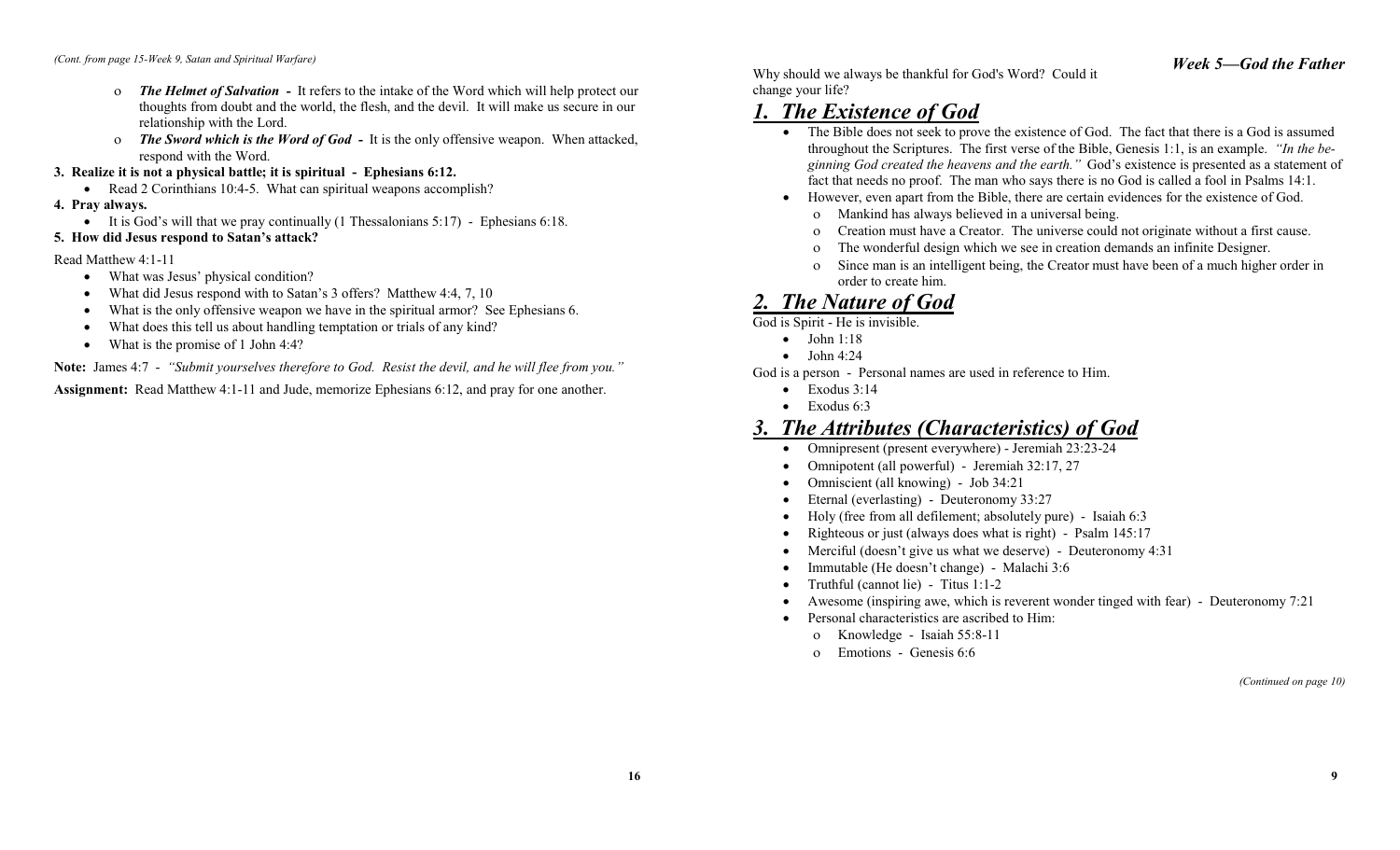*(Cont. from page 9-Week 5, God the Father)* 

 $\alpha$  Will - Joshua 3:9-10

### *4. The Love of God*

- What is the very essence of His nature?
- $\alpha$  1 John 4:7, 8, 16 • Whom does God love?
	- o God loves His Son Matthew 3:17
	- $\sigma$  God loves the world John 3:16
- How did God demonstrate His love for us?
	- o Romans 5:8
- How do I experience God's love each day?
	- o Romans 5:5

### *5. The Father is God*

• The Father holds the place of authority within the Godhead. He is not more important than the Son or the Holy Spirit, but authorizes their ministries (John 6:38; 14:16).

**Note:** God revealed Himself to Moses as… Exodus 34:5-7

**Assignment:** Read John 8, memorize 1 John 1:3, and pray for one another by name.

What keeps our prayers from being answered?

### *Satan*

#### **1. His names give us insight into his evil character:**

- Satan (Greek) Satanas (adversary or opponent) most common name used 52 times Revelation 12:9
- !" The devil (slanderer) 35 times Revelation 12:9
- A liar and murderer John 8:44
- The god of this age 2 Corinthians 4:4
- An angel of light 2 Corinthians 11:14-15
- Ruler of the kingdom of the air Ephesians 2:2
- The tempter 1 Thessalonians 3:5
- Apollyon (destroyer) Revelation 9:11
- The accuser of our brothers Revelation  $12:10$ ; Job 1, 2

#### **2. The origin of Satan:**

- Exodus 28:14-17
- $\bullet$  Isaiah 14:12-15

#### **3. How does Satan operate?**

- As a schemer Ephesians 6:11
- $\bullet$  As a lion 1 Peter 5:8-9
- $\bullet$  As a liar John 8:44
- As a deceiver Genesis 3:13; Revelation 20:10

### *Spiritual Warfare - Ephesians 6:10-18*

How do we stand strong against Satan's schemes, lies, and attacks?

- **1. Be strong in the Lord and in the power of His might; not by ourselves.** 
	- $\bullet$  Ephesians 6:10
- **2. Put on the full armor, not part of it, or there will be a weak spot for Satan to attack.** 
	- $\bullet$  Ephesians 6:11, 13
		- o *The Belt of Truth -* Truth overcomes deceit and lies, and is the key to every area of the Christian life.
		- #" *The Breastplate of Righteousness* This speaks of right acts as practiced by the believer. The breastplate was to protect the heart of the soldier.
		- #" *The Sandals of the Gospels* The sandals speak of mobility and preparedness. We are to be ready to use God's Word in spiritual battle (1 Peter 3:15).
		- o *The Shield of Faith (Above all, take this up) the shield of faith protects us from the* attacks (those fiery darts) of Satan (such as temptations, impure thoughts, etc.).

*(Continued on page 16)* 

*Week 9—Satan and Spiritual Warfare*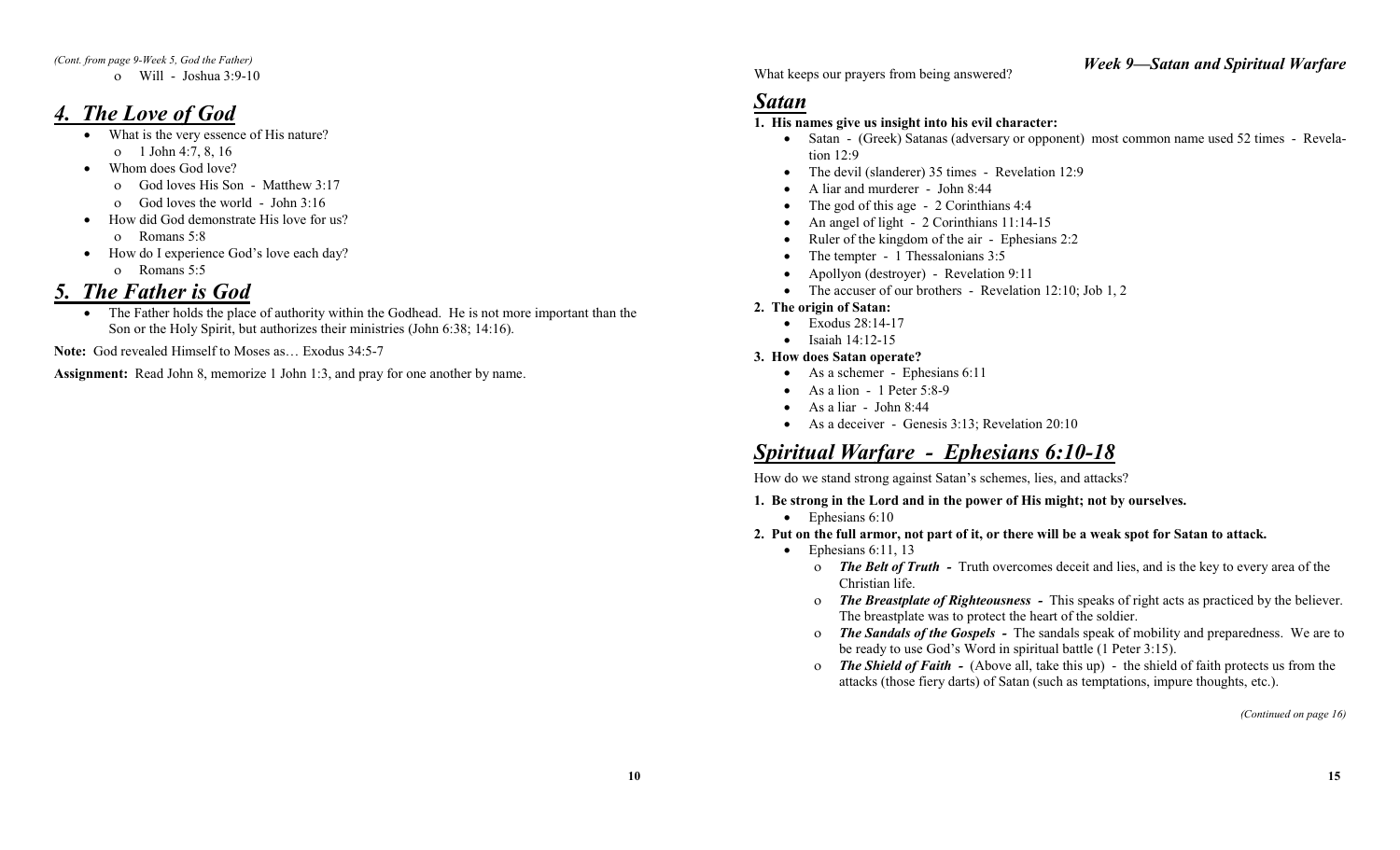*(Cont. from page 13-Week 8, Prayer)* 

- $\bullet$  Ephesians 3:20
- $\bullet$  John 15:5

#### **8. How should we pray?**

- Romans 8:26
- $\bullet$  1 John 5:14
- $\bullet$  Matthew 5:6
- $\bullet$  Jude 20
- $\bullet$  1 Corinthians 14:15

#### **9. Hindrances to prayer:**

- $\bullet$  Isaiah 59:2
- $\bullet$  1 Peter 3:7
- $\bullet$  James 1:6-8
- $\bullet$  Luke 18:9-14

**Assignment:** Read Ephesians 1:15-23 and 3:14-21, memorize James 5:16, and pray for one another.

Are you able to call your Heavenly Father Papa/Daddy? See Romans 8:15.

### *Jesus the Son*

#### **1. Jesus possesses all of the attributes of God.**

- Omnipresent Matthew 28:18-20
- Omnipotent Matthew 28:18
- Omniscient John 16:30
- $\bullet$  Eternal John 1:1-2
- $\bullet$  Holy Acts 3:14
- Creator Colossians 1:16-17
- Immutable Hebrews 13:8 (Malachi 3:6)

#### **2. Jesus is called God in the New Testament**

- $\bullet$  John 10:29-33; 10:28
- Who is called God in Hebrews 1:8?

#### **3. The uniqueness of Jesus (Webster's definition of unique: "being the only one")**

- Unique in His virgin birth:
- Prophesied in Isaiah 7:14
- Fulfilled in Matthew 1:18-25
- Unique in His sinless life Hebrews 4:14-16
- Unique in His death:
- $\bullet$  Why did He die? 1 Peter 3:18
- He was separated from the Father for the first time Matthew 27:46
- Unique in His resurrection from the dead (cannot be disproved)
- It is recorded in the Bible Matthew 28; Mark 16; Luke 24; John 20, 21
- Witnessed by over 500 people 1 Corinthians 15:1-8
- !" Because of His power over death and sin, we too, have spiritual power in our lives. 1 Corinthians 15:12-14, 56; Romans 5:10
- The Christian faith rests on His resurrection 1 Corinthians 15:17

#### **4. Christ desires to live His life through His children - Galatians 2:20**

- What do I receive in exchange for my life before Christ?
- How do I allow Christ to live through me? (Romans 6)

#### **5. The only life that pleased the Father was that of His Son:**

- Luke 9:35 The only way to the Father is through Jesus. John 14:6
- John 14:6 There is only one life that pleased the Father Jesus'. Acts 4:12

**Assignment:** Read John 1, memorize John 3:16, and pray for one another.

*Week 6—Jesus the Son*